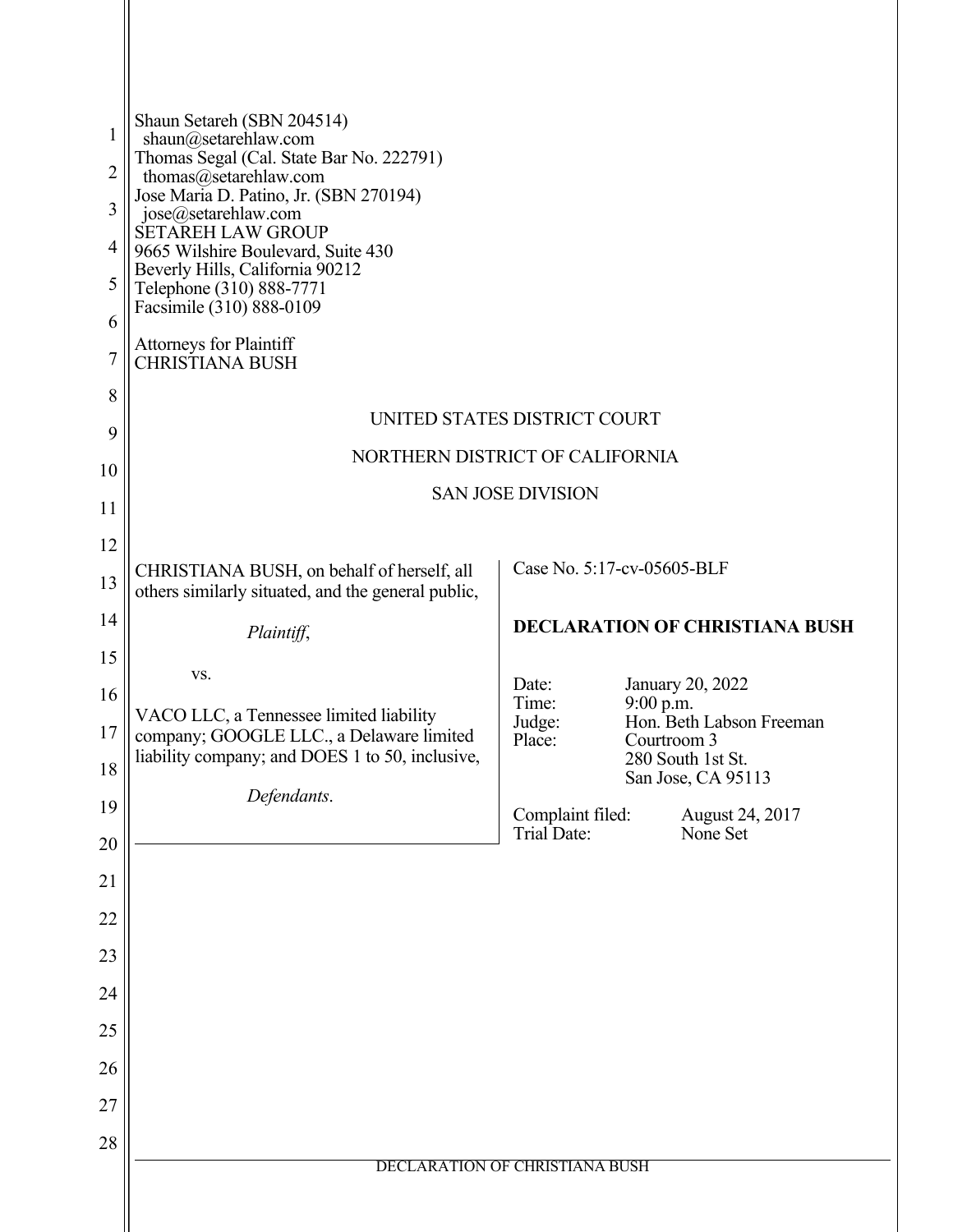1 2 3 4 5 6 7 8 9 10 11 12 13 14 15 16 17 18 19 20 21 22 23 24 25 26 27 28 1 **DECLARATION OF CHRISTIANA BUSH** I, Christiana Bush, declare as follows: 1. I am a resident of the State of California and am over 18 years of age. I am a named plaintiff and am represented by the Setareh Law Group in *Bush v. Vaco LLC, et al.*, U.S. District Court for the Northern District of California, Case No. 5:17-cv-05605-BLF. Except as otherwise stated, I have personal knowledge of all matters set forth in this declaration and could and would competently testify thereto if called upon to do so as a witness. 2. I make this declaration in support of Plaintiff's Motion for Award of Attorneys' Fees, Reimbursement of Litigation Costs, and Enhancement Award. 3. I worked for Defendants VACO LLC and GOOGLE LLC (collectively, "Defendants") from May 12, 2014 to November 2015 as a non-exempt employee in California. 4. I understand that, as a class action representative, I have certain duties and responsibilities to the members of the Settlement Class and believe that I have fairly represented their interests during the entire course of this case. 5. My counsel provided me with information regarding class actions, how they work, and what my duties would be as the class representative. I agreed to serve as a class representative in this matter so that I could seek to recover damages and penalties on behalf of myself and others similarly situated to me. 6. I understand that the Settlement in this case is subject to this Court's approval to ensure that it is in the best interest of the Settlement Class as a whole. I have no conflicts with the members of the Settlement Class. 7. I understand that my attorneys are submitting an application to this Court for an enhancement award to compensate me for my unique contributions to the success of this action in the amount of \$7,500. This amount is only 0.5% of the total settlement amount of \$1,500,000. I believe this amount is fair and reasonable compensation for my efforts in this case and the risks I have taken in pursuing a fair recovery for the Settlement Class. 8. I have provided Defendants with a full release of any and all claims I may have against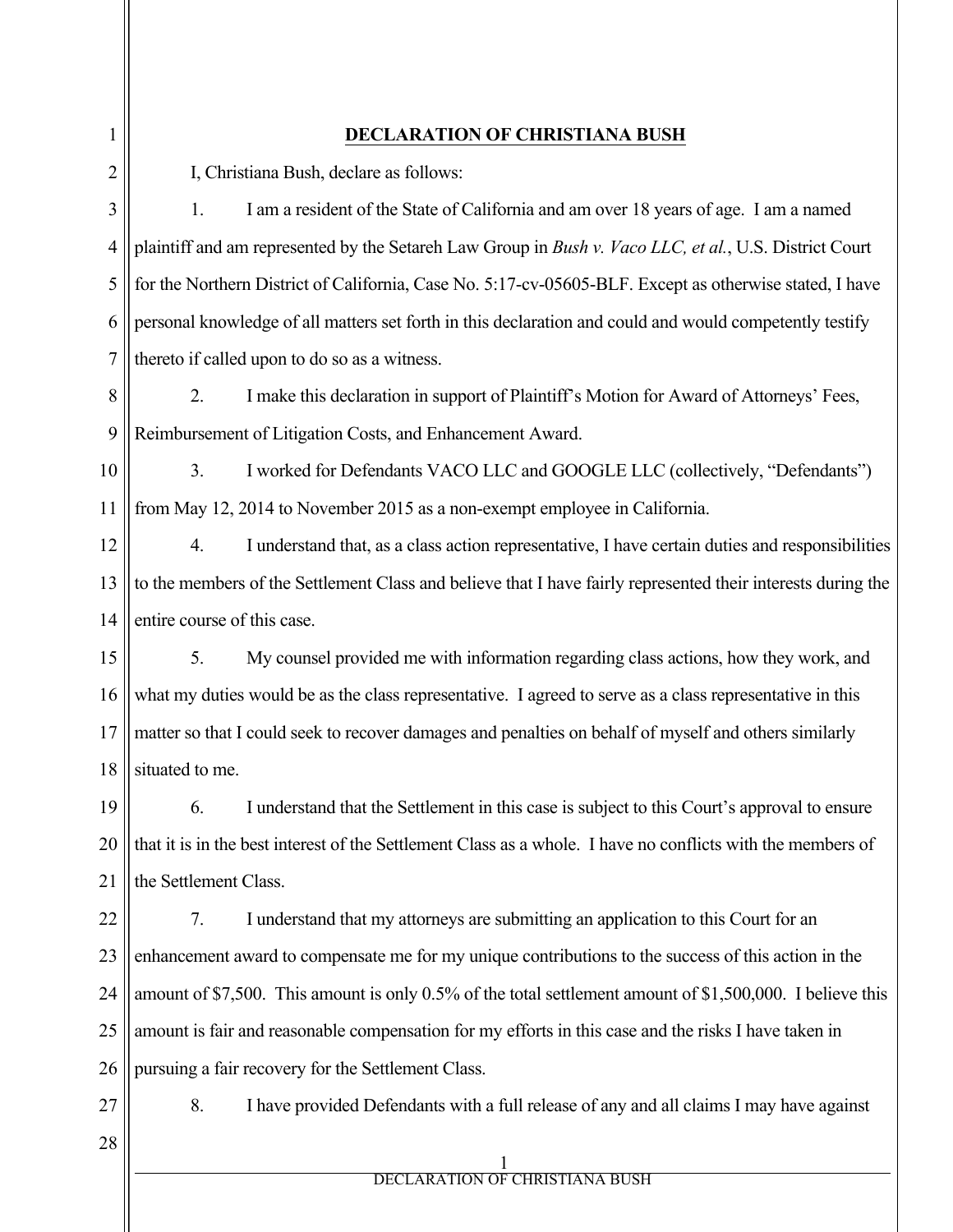1 2 3 them. By agreeing to settle the case in the best interest of the Settlement Class, I have given up the right to pursue individual claims relating to unpaid wages and penalties and recover substantially more in various statutory penalties relating to the unpaid wages, interest, waiting time penalties, and paystub penalties.

4 5 6 7 8 9 10 11 12 13 14 15 16 17 18 19 20 21 22 23 24 25 9. As a class representative, I assumed a fiduciary role to the classes. I agreed to: (1) consider the interests of the classes just as I would consider my own interests and, in some cases, to put the interests of the classes before my own interests; (2) actively participate in the lawsuit, as necessary, by among other things, answering interrogatories, producing documents to Defendant and giving depositions and trial testimony, if requested; (3) travel to give such testimony; (4) recognize and accept that any resolution of the lawsuit by dismissal or settlement, is subject to court approval, and must be designed in the best interest of the classes as a whole; (5) follow the progress of the lawsuit and provide all relevant facts to my attorneys; (6) champion many other people with similar claims and injuries because of the importance of the case and the necessity that all class members benefit from the lawsuit; and (7) fight for a resolution in which the individual recoveries to each class member, including me, may be relatively small. I agreed to shoulder all of these responsibilities in exchange for a proportionate share of funds made available for distribution to the class. I had no guarantee of an enhancement award. Including travel time, I have spent over 40 hours of my time in connection with this case to date. The activities I have performed have included, but have not been limited to: obtaining legal counsel, speaking with my legal counsel on numerous occasions, both in person and over the phone, informing them of the terms and conditions of my coworkers' employment, assisting them in gathering information, identifying the claims brought in this case, gathering contact information from my former coworkers, gathering documents from my employment with Defendants, and participating in a full-day mediation. I have also spent time carefully reviewing the Settlement, and other case-related documents on my own and with my counsel to make sure that the Settlement and other work my attorneys performed are in the best interest of the class. Since the Court granted the preliminary approval of the Settlement, I have regularly contacted my counsel to follow the progress of the case.

26 27 10. Further, my counsel have advised me of the possibility that, if the case was lost, I could have been ordered to pay Defendants' costs and even attorneys' fees in this case, which could have been

28